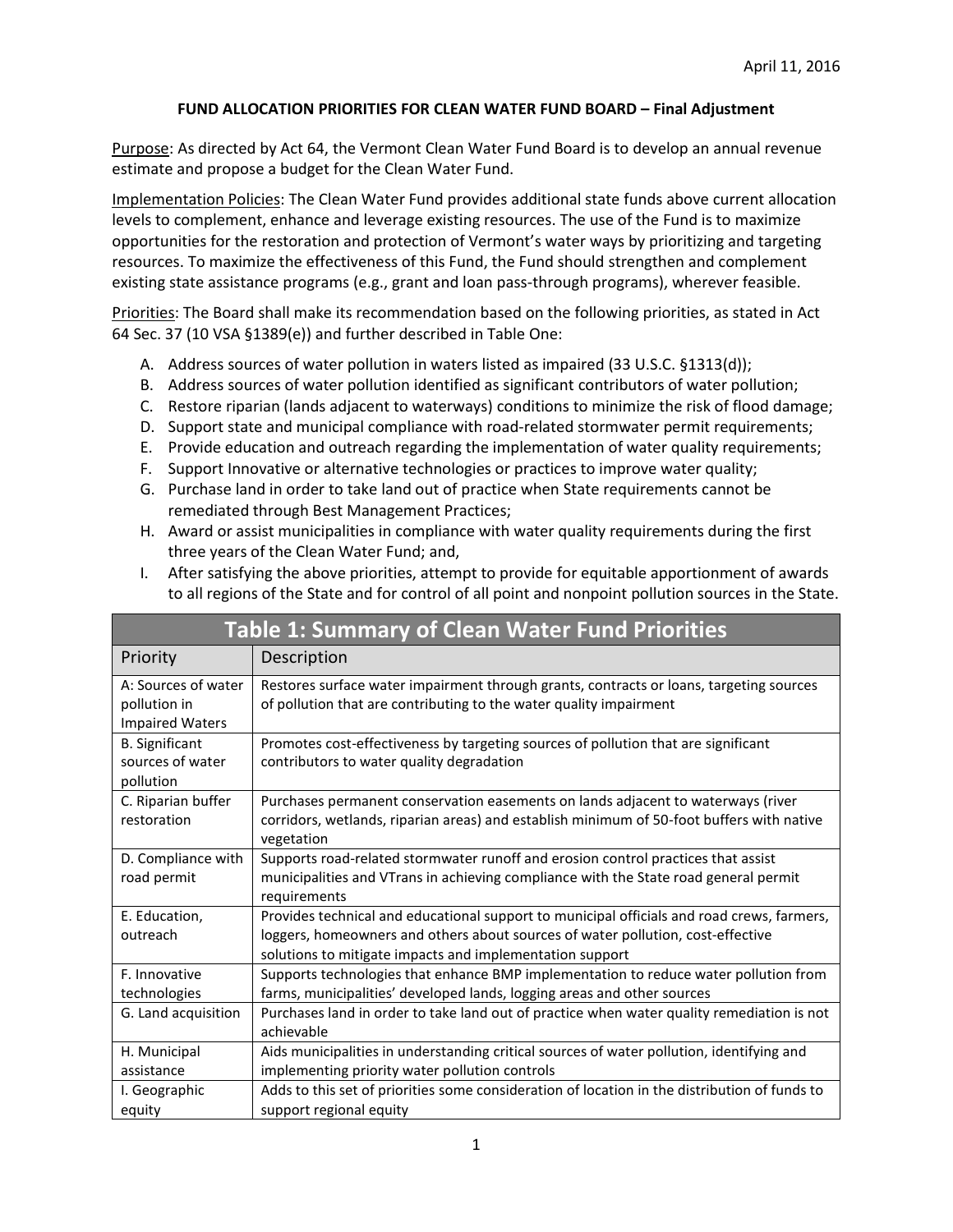## **Acronyms**

AAFM: Vermont Agency of Agriculture, Food and Markets

ACAP: Vermont DEC's Agronomy & Conservation Assistance Program, a program that provides support to partners in the delivery of agronomic (soil and nutrient management) assistance to farmers

ACCD: Vermont Agency of Commerce and Community Development

ANR: Agency of Natural Resources

BMP: Best Management Practices, activities to address water quality impacts from land-based sources that are the result of precipitation-driven runoff and erosion.

CWF: State of Vermont Clean Water Fund

DEC: Vermont Department of Environmental Conservation, a department under ANR

FAP: Farm Agronomic Practices, a set of practices for farmers to employ to minimize losses of soil, nutrients and agricultural waste from runoff and erosion to enhance soil health

FED: Vermont DEC's Facilities Engineering Division

LCB: Lake Champlain Basin. Vermont's portion of the LCB represents approximately half the land mass of Vermont

LiDAR: Standing for "Light Detection And Ranging," is a state-of-the-art mapping technology that produces high resolution maps as baseline information to aid in identifying priority water quality needs. Other applications include flood and erosion hazard mapping, landslide hazard mapping and transportation project support

LCBP: Lake Champlain Basin Program

TMDL: Total Maximum Daily Load; a pollution budget that establishes the maximum amount of a pollutant a waterbody can receive from many different sources of that pollutant while still meeting water quality standards. Federal Water Pollution Control Act of 1972, 33 U.S.C. Section 1251 et seq., Section 303(d)

USDA: United States Department of Agriculture, which, as part of the federal Farm Bill, offers a number of conservation programs to protect water quality and improve soil health

VTrans: Vermont Transportation Agency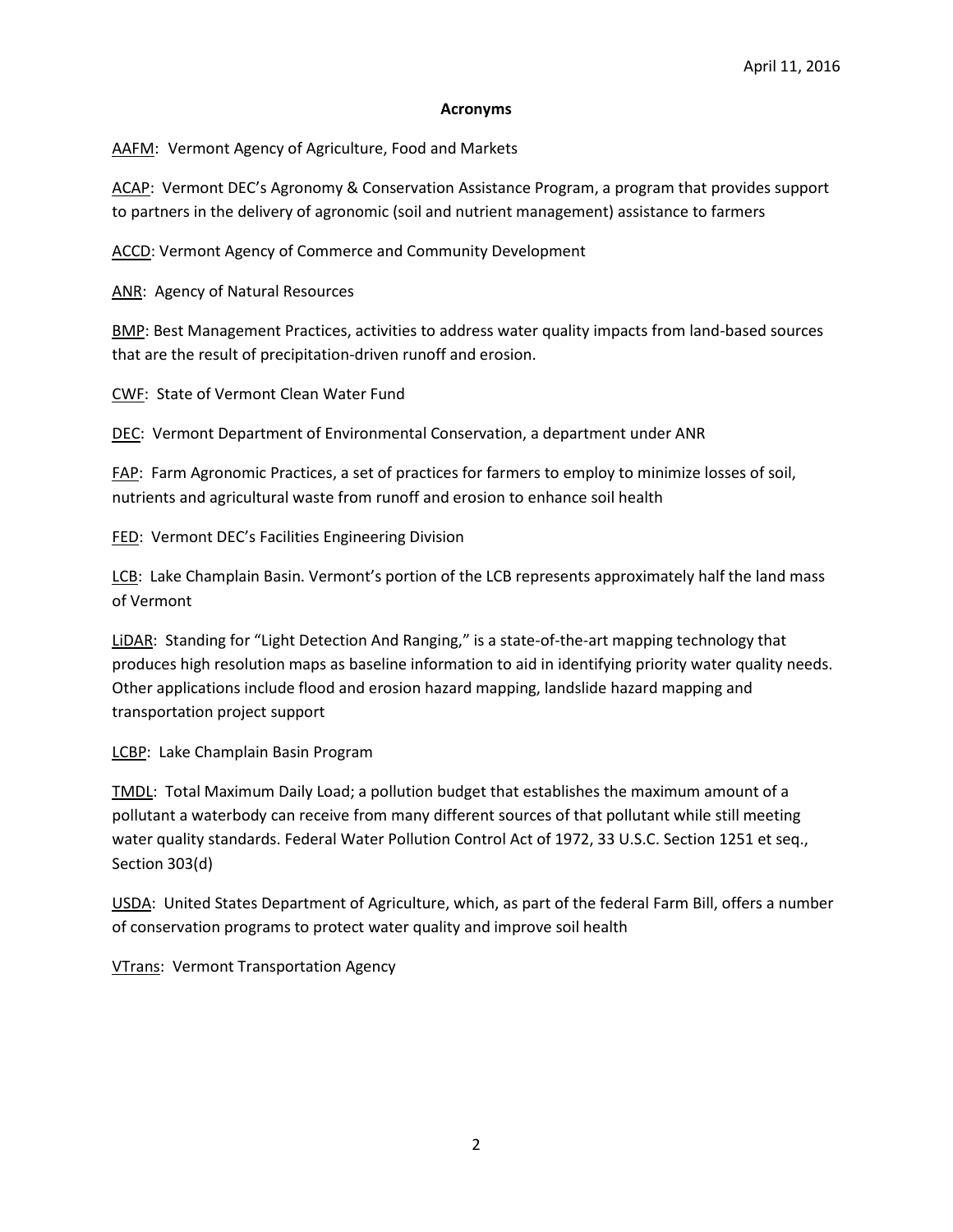## April 11, 2016

| Table 2: State Agency Recommendations - Agency of Agriculture, Food and Markets |                       |                                                      |                                                                                                                                                                                                                                                                                                                                                                                                                                                                                                                                                                                                                                                                    |                   |                   |              |              |  |             |              |                    |          |                 |             |             |                                   |
|---------------------------------------------------------------------------------|-----------------------|------------------------------------------------------|--------------------------------------------------------------------------------------------------------------------------------------------------------------------------------------------------------------------------------------------------------------------------------------------------------------------------------------------------------------------------------------------------------------------------------------------------------------------------------------------------------------------------------------------------------------------------------------------------------------------------------------------------------------------|-------------------|-------------------|--------------|--------------|--|-------------|--------------|--------------------|----------|-----------------|-------------|-------------|-----------------------------------|
| #                                                                               | <b>Sector</b>         | <b>Funding</b>                                       | <b>Activities</b>                                                                                                                                                                                                                                                                                                                                                                                                                                                                                                                                                                                                                                                  | <b>Other</b>      | <b>Priorities</b> |              |              |  |             | <b>State</b> | <b>Draft State</b> | Adjusted |                 |             |             |                                   |
|                                                                                 | (Agency)              | Program                                              |                                                                                                                                                                                                                                                                                                                                                                                                                                                                                                                                                                                                                                                                    | <b>Funds</b>      | $\mathsf{A}$      | $\mathbf{B}$ | $\mathbf{C}$ |  | D E         | F            | G                  | H I      |                 | <b>FY16</b> | <b>FY17</b> | <b>State</b><br>FY17 <sup>1</sup> |
| $\mathbf{1}$                                                                    | Agriculture<br>(AAFM) | On-Farm<br>Implementation<br>(Grants &<br>Contracts) | Farm water quality capital improvements,<br>matching USDA funds in Lake Champlain<br>Basin (LCB) and supporting priority projects<br>outside of the LCB; Farm agronomic<br>practices (FAP) that exceed existing state<br>and USDA funding resources                                                                                                                                                                                                                                                                                                                                                                                                                | USDA <sup>2</sup> |                   | $x \mid x$   |              |  |             |              |                    |          | $\mathsf{\chi}$ |             | \$600,000   | \$600,000                         |
| $\overline{2}$                                                                  | Agriculture<br>(AAFM) | Grants &<br>Contracts                                | Incentives for farmers to implement<br>phosphorus reduction practices above<br>regulatory requirements; Technology or<br>other infrastructure that facilitates nutrient<br>management development, data<br>management and record keeping on farms;<br>Creation of a Research Farm to study water<br>quality runoff impacts from farm<br>management systems and conservation<br>practices; Alternative phosphorus<br>reduction strategies (e.g., grassed-based<br>farms, phosphorus separation strategies);<br>Support for farm acquisition in order to<br>overlay a conservation easement to<br>establish agricultural practices that reduce<br>phosphorus loading | USDA <sup>2</sup> |                   | $x \mid x$   |              |  |             | X            |                    |          |                 | \$225,000   | \$925,000   | \$893,0003                        |
| $\overline{3}$                                                                  | Agriculture<br>(AAFM) | Operating                                            | Increased on farm oversight to enforce<br>regulatory requirements, ensure all<br>statewide investments on agricultural<br>operations are on compliant farms, and<br>meeting legal requirements for water<br>quality                                                                                                                                                                                                                                                                                                                                                                                                                                                |                   | $\mathsf{X}$      | $\times$     |              |  |             |              |                    |          |                 | \$450,000   | \$450,000   | \$450,000                         |
| SUBTOTAL (FY16, Adjusted FY17) = \$2,618,000<br>\$675,000                       |                       |                                                      |                                                                                                                                                                                                                                                                                                                                                                                                                                                                                                                                                                                                                                                                    |                   |                   |              |              |  | \$1,975,000 | \$1,943,000  |                    |          |                 |             |             |                                   |

1. Clean Water Fund actual revenues over projected forecasts anticipate a \$707,000 shortfall for State Fiscal Years (SFY) 2016 and 2017, requiring a downward adjustment for some SFY2017 allocations.

2. Funds are complementary, supporting implementation of similar projects.

3. The SFY2017 allocation shows a reduction of \$32,000. This adjustment is acceptable to the AAFM, since the agency is in the process of increasing its capacity to more effectively manage this allocation in the future.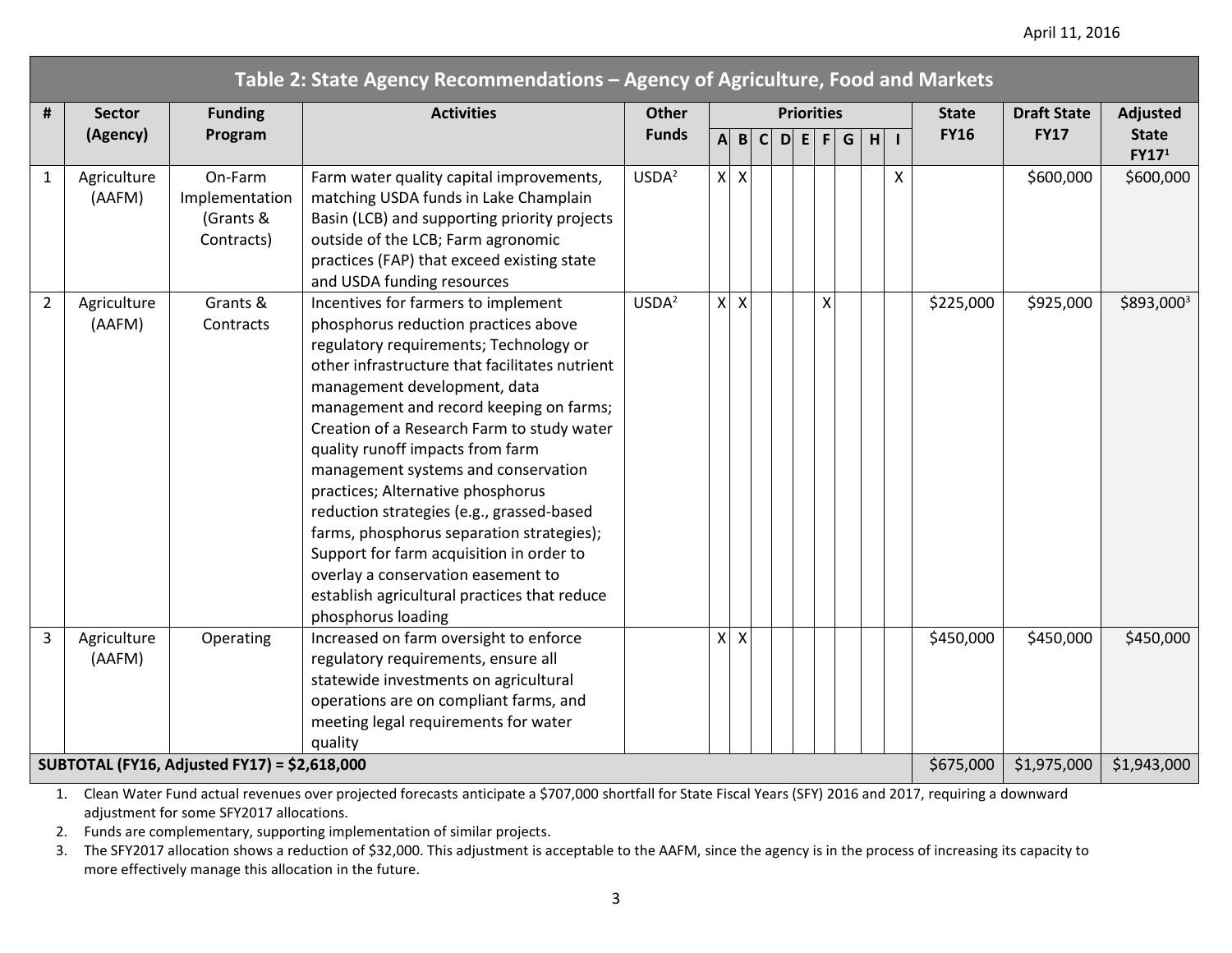| #                                   | <b>Sector</b>      | <b>Funding</b> | <b>Activities</b>                            | <b>Other</b> | <b>Priorities</b> |   |                           |           |              |              |   |                | <b>State</b> | <b>Draft State</b> | <b>Adjusted</b> |              |
|-------------------------------------|--------------------|----------------|----------------------------------------------|--------------|-------------------|---|---------------------------|-----------|--------------|--------------|---|----------------|--------------|--------------------|-----------------|--------------|
|                                     | (Agency)           | Program        |                                              | <b>Funds</b> | $\mathbf{A}$      | B | $\mathsf{C}^{\mathsf{I}}$ | D.        | E            | F            | G | H <sup>1</sup> |              | <b>FY16</b>        | <b>FY17</b>     | <b>State</b> |
|                                     |                    |                |                                              |              |                   |   |                           |           |              |              |   |                |              |                    |                 | <b>FY17</b>  |
| 4                                   | All Sectors        | DEC Ecosystem  | Partner support for project implementation   |              | X                 |   | $X$ $X$                   |           | $\mathsf{x}$ | $\mathsf{X}$ |   |                | $X$ $X$      | \$100,000          | \$885,000       | \$885,000    |
|                                     | (ANR)              | Restoration    | (partners include conservation districts,    |              |                   |   |                           |           |              |              |   |                |              |                    |                 |              |
|                                     |                    | Grants &       | extension services, watershed groups,        |              |                   |   |                           |           |              |              |   |                |              |                    |                 |              |
|                                     |                    | Contracts      | farmer coalitions), involving delivery of    |              |                   |   |                           |           |              |              |   |                |              |                    |                 |              |
|                                     |                    |                | technical and implementation services for    |              |                   |   |                           |           |              |              |   |                |              |                    |                 |              |
|                                     |                    |                | agricultural and municipal projects that are |              |                   |   |                           |           |              |              |   |                |              |                    |                 |              |
|                                     |                    |                | identified and prioritized in Tactical Basin |              |                   |   |                           |           |              |              |   |                |              |                    |                 |              |
|                                     |                    |                | <b>Plans</b>                                 |              |                   |   |                           |           |              |              |   |                |              |                    |                 |              |
| 5.                                  | <b>All Sectors</b> | DEC Ecosystem  | Improved water quality monitoring to track   |              | $\mathsf{X}$      |   | $x \times$                |           | $x \mid x$   |              |   |                | $x \mid x$   |                    | \$200,000       | \$200,000    |
|                                     | (ANR)              | Restoration    | effectiveness of implementation using        |              |                   |   |                           |           |              |              |   |                |              |                    |                 |              |
|                                     |                    | Grants &       | watershed associations and the LaRosa        |              |                   |   |                           |           |              |              |   |                |              |                    |                 |              |
|                                     |                    | Contracts      | Partnership                                  |              |                   |   |                           |           |              |              |   |                |              |                    |                 |              |
| SUBTOTAL (FY16, FY17) = \$1,185,000 |                    |                |                                              |              |                   |   |                           | \$100,000 | \$1,085,000  | \$1,085,000  |   |                |              |                    |                 |              |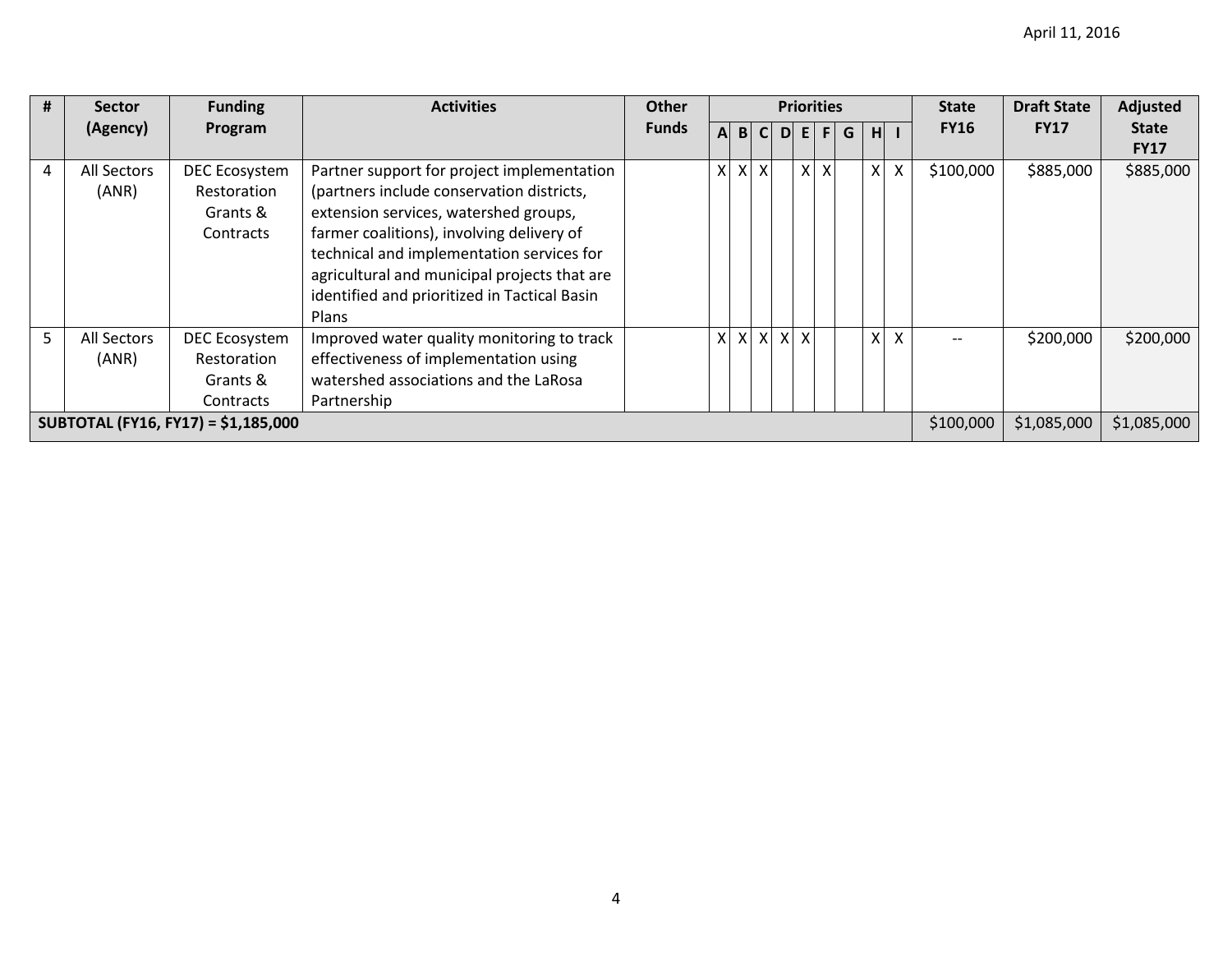## April 11, 2016

|   | Table 2: State Agency Recommendations - Agency of Natural Resources |                                                              |                                                                                                                                                                                                                                                                                      |                            |              |                           |     |              |                           |                           |   |                |                           |              |                    |                             |
|---|---------------------------------------------------------------------|--------------------------------------------------------------|--------------------------------------------------------------------------------------------------------------------------------------------------------------------------------------------------------------------------------------------------------------------------------------|----------------------------|--------------|---------------------------|-----|--------------|---------------------------|---------------------------|---|----------------|---------------------------|--------------|--------------------|-----------------------------|
| # | <b>Sector</b>                                                       | <b>Funding</b>                                               | <b>Activities</b>                                                                                                                                                                                                                                                                    | <b>Other</b>               |              |                           |     |              |                           | <b>Priorities</b>         |   |                |                           | <b>State</b> | <b>Draft State</b> | <b>Adjusted</b>             |
|   | (Agency)                                                            | Program                                                      |                                                                                                                                                                                                                                                                                      | <b>Funds</b>               | $\mathbf{A}$ |                           | B C |              | D E                       | F                         | G |                | H I                       | <b>FY16</b>  | <b>FY17</b>        | <b>State</b><br><b>FY17</b> |
| 6 | Agriculture<br>(ANR)                                                | <b>DEC Ecosystem</b><br>Restoration<br>Grants &<br>Contracts | Agronomy & Conservation Assistance<br>Program (ACAP) - contract to continue<br>delivering agronomic technical and<br>financial support of three agronomists in<br>Lake Champlain Basin and BMP financial<br>assistance in livestock exclusion                                        |                            | $\mathsf{x}$ | $\boldsymbol{\mathsf{X}}$ | X   |              | X                         |                           |   |                | $\sf X$                   |              | \$485,000          | $$0^4$$                     |
| 7 | Municipal<br>Stormwater<br>(ANR)                                    | <b>DEC Ecosystem</b><br>Restoration<br>Grants &<br>Contracts | Municipal stormwater project identification<br>and prioritization methodology used in<br><b>Tactical Basin Planning and TMDL</b><br>implementation                                                                                                                                   |                            | X            | X                         |     |              | $x \mid x$                |                           |   | $\mathsf{X}$   | $\boldsymbol{\mathsf{x}}$ | \$400,000    | \$500,000          | \$500,000                   |
| 8 | Municipal<br>Stormwater<br>(ANR)                                    | DEC Ecosystem<br>Restoration<br>Grants &<br>Contracts        | Project implementation to mitigate impacts<br>from stormwater runoff being generated<br>from municipalities' developed areas                                                                                                                                                         |                            | $\mathsf{x}$ | $\mathsf{X}$              |     | $\mathsf{x}$ | $\boldsymbol{\mathsf{X}}$ | $\boldsymbol{\mathsf{x}}$ |   | x              | $\boldsymbol{\mathsf{x}}$ | \$400,000    | \$840,000          | \$840,000                   |
| 9 | Municipal<br>Stormwater<br>(ANR)                                    | DEC Ecosystem<br>Restoration<br>Grants &<br>Contracts        | Municipal Capital Equipment Assistance to<br>assist municipalities in purchasing<br>equipment that enhances local water<br>quality-focused Best Management Practice<br>implementation, such as hydroseeders,<br>high efficiency vacuum street sweepers and<br>vacuum (vactor) trucks | Local<br>matching<br>funds | $\mathsf{x}$ | $\mathsf{X}$              |     |              | $X$ $X$                   | $\boldsymbol{\mathsf{X}}$ |   | x <sub>l</sub> | $\boldsymbol{\mathsf{X}}$ | $---$        | \$395,000          | \$395,000                   |

4. The SFY2017 allocation shows a reduction of \$485,000. DEC is able to continue to support this program at current levels in SFY17, outside of the Clean Water Fund, using \$230,000 of federal funds from the Lake Champlain Basin Program (LCBP).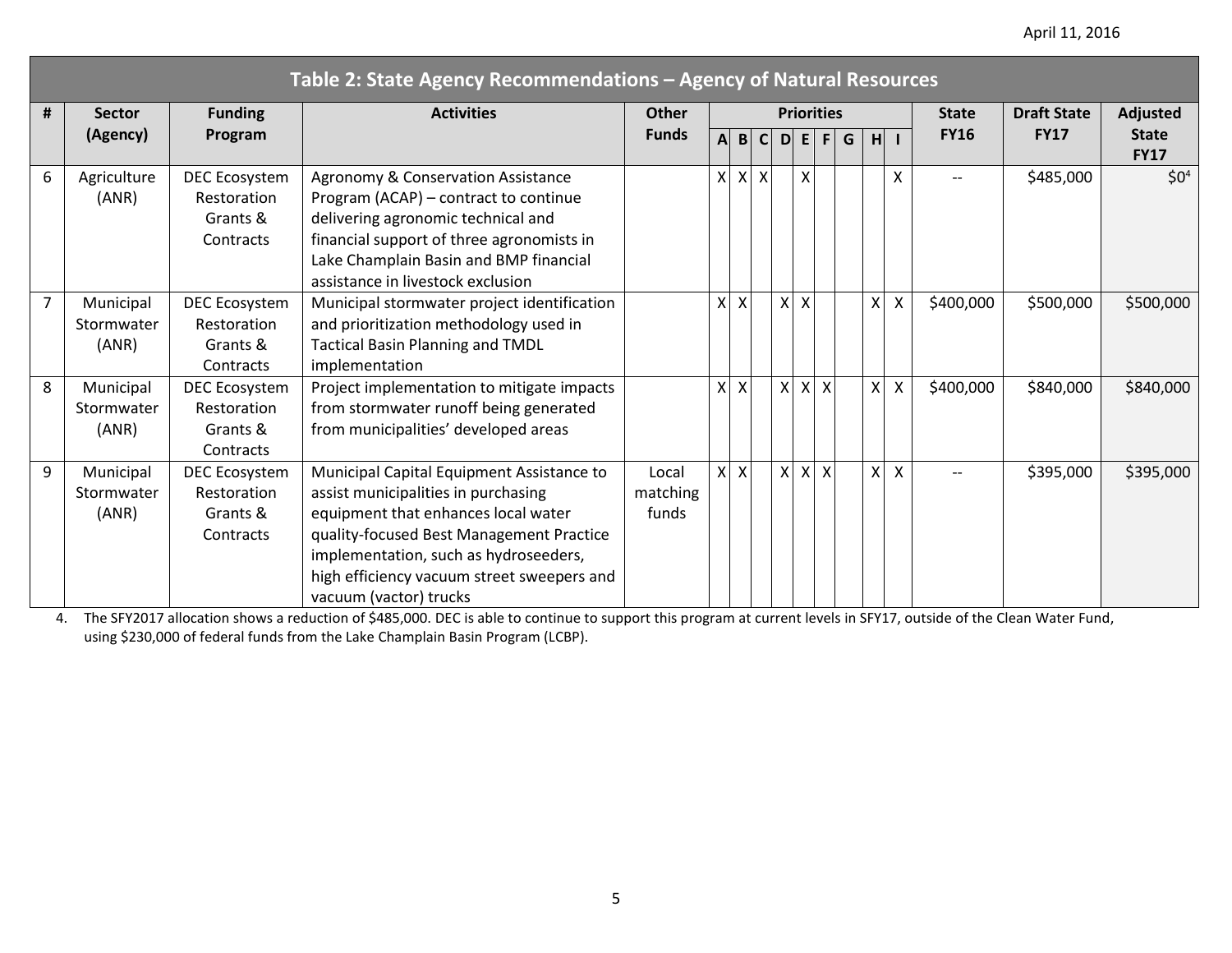|    |                                              |                                                       |                                                                                                                                                                                                                                                                                                                                                                                                                                                                                                                                                                                                                                                                         | Table 2: State Agency Recommendations - Agency of Natural Resources (continued) |              |          |                           |  |                   |   |                 |   |             |              |                    |                             |
|----|----------------------------------------------|-------------------------------------------------------|-------------------------------------------------------------------------------------------------------------------------------------------------------------------------------------------------------------------------------------------------------------------------------------------------------------------------------------------------------------------------------------------------------------------------------------------------------------------------------------------------------------------------------------------------------------------------------------------------------------------------------------------------------------------------|---------------------------------------------------------------------------------|--------------|----------|---------------------------|--|-------------------|---|-----------------|---|-------------|--------------|--------------------|-----------------------------|
| #  | <b>Sector</b>                                | <b>Funding</b>                                        | <b>Activities</b>                                                                                                                                                                                                                                                                                                                                                                                                                                                                                                                                                                                                                                                       | Other                                                                           |              |          |                           |  | <b>Priorities</b> |   |                 |   |             | <b>State</b> | <b>Draft State</b> | <b>Adjusted</b>             |
|    | (Agency)                                     | Program                                               |                                                                                                                                                                                                                                                                                                                                                                                                                                                                                                                                                                                                                                                                         | <b>Funds</b>                                                                    | $\mathsf{A}$ |          | B C                       |  | D E               | F | G               |   | $H$ $\vert$ | <b>FY16</b>  | <b>FY17</b>        | <b>State</b><br><b>FY17</b> |
| 10 | Natural<br><b>Resources</b><br>(ANR)         | DEC Ecosystem<br>Restoration<br>Grants &<br>Contracts | Flood resilience/Water Quality and Forest<br>Health Projects, targeting the restoration of<br>wetlands, river corridors, floodplains and<br>riparian areas as well as forest health<br>projects. Projects will focus on:<br>(a) improvements in resilience and water<br>quality; (b) restoration of unstable stream<br>channels back to natural stability (referred<br>to as equilibrium conditions); (c) portable<br>skidder bridge rental program to reduce<br>nonpoint source pollution associated with<br>logging operations; (d) urban forestry water<br>quality projects; and (e) trainings in<br>compliance with logging practices that<br>protect water quality | USDA <sup>5</sup>                                                               | $\mathsf{X}$ | $\times$ | $\boldsymbol{\mathsf{X}}$ |  | X                 |   | $\mathsf{\chi}$ |   |             |              | \$1,150,000        | \$1,150,000                 |
| 11 | Wastewater                                   | <b>FED State</b>                                      | Help leverage additional federal funds to                                                                                                                                                                                                                                                                                                                                                                                                                                                                                                                                                                                                                               |                                                                                 | $\times$     | $\times$ |                           |  |                   | X |                 | X |             |              | \$500,000          | \$310,0006                  |
|    | Treatment                                    | <b>Revolving Fund</b>                                 | provide some municipal assistance in                                                                                                                                                                                                                                                                                                                                                                                                                                                                                                                                                                                                                                    |                                                                                 |              |          |                           |  |                   |   |                 |   |             |              |                    |                             |
|    | (ANR)                                        | Loan Program                                          | compliance with TMDLs                                                                                                                                                                                                                                                                                                                                                                                                                                                                                                                                                                                                                                                   |                                                                                 |              |          |                           |  |                   |   |                 |   |             |              |                    |                             |
|    | SUBTOTAL (FY16, Adjusted FY17) = \$3,995,000 |                                                       |                                                                                                                                                                                                                                                                                                                                                                                                                                                                                                                                                                                                                                                                         |                                                                                 |              |          |                           |  |                   |   |                 |   |             | \$800,000    | \$3,870,000        | \$3,195,000                 |

5. As described in Footnote 2 above, the USDA funds are complementary, supporting implementation of similar projects.

6. The SFY2017 allocation shows a reduction of \$190,000. DEC is able to continue to support this program in SFY17, outside of the Clean Water Fund, using \$190,000 of federal funds from the Lake Champlain Basin Program (LCBP).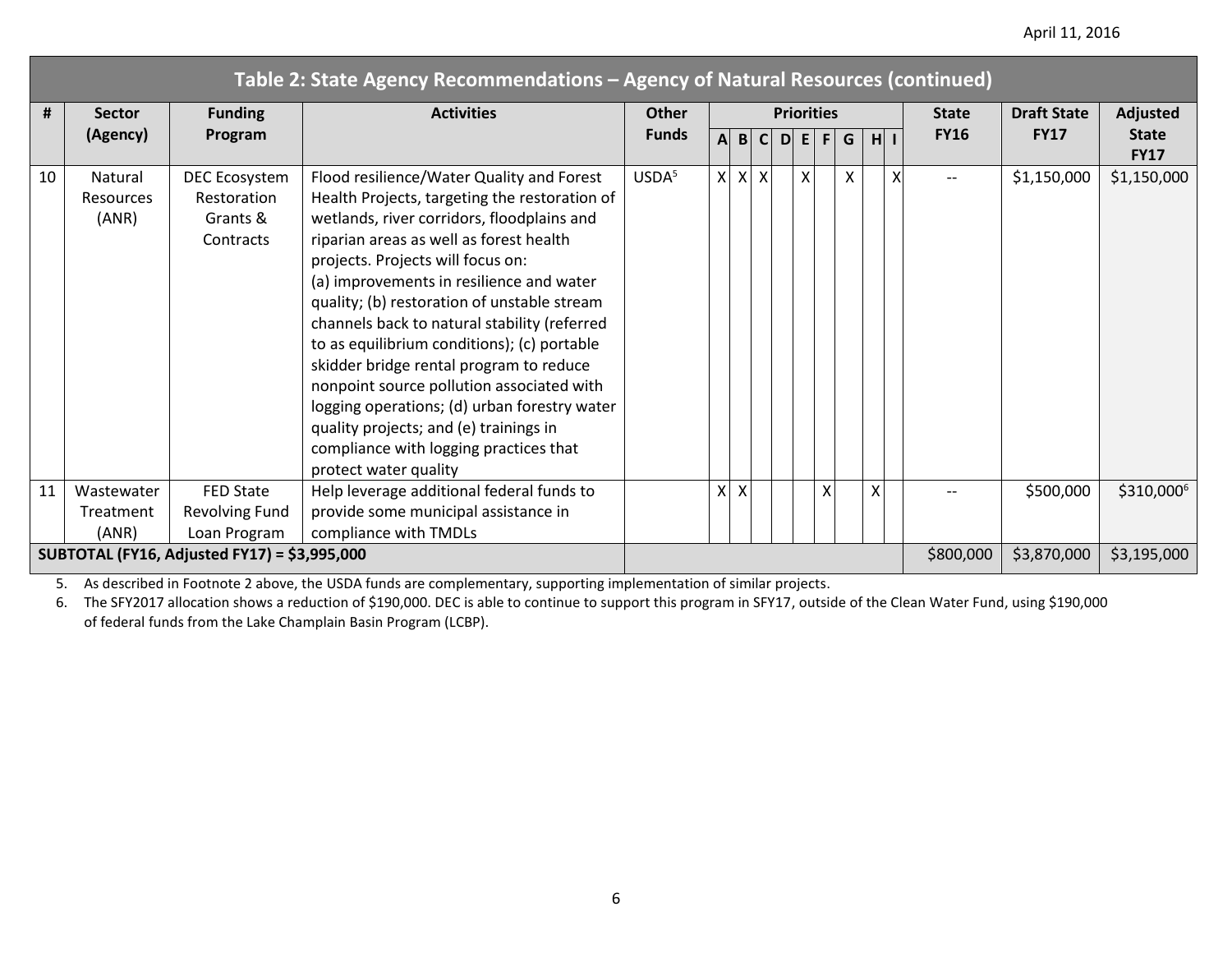|                                   | Table 2: State Agency Recommendations – Agency of Commerce and Community Development |                       |                                        |              |         |    |              |          |                   |   |     |   |           |              |                    |              |
|-----------------------------------|--------------------------------------------------------------------------------------|-----------------------|----------------------------------------|--------------|---------|----|--------------|----------|-------------------|---|-----|---|-----------|--------------|--------------------|--------------|
| #                                 | <b>Sector</b>                                                                        | <b>Funding</b>        | <b>Activities</b>                      | <b>Other</b> |         |    |              |          | <b>Priorities</b> |   |     |   |           | <b>State</b> | <b>Draft State</b> | Adjusted     |
|                                   | (Agency)                                                                             | Program               |                                        | <b>Funds</b> | A       | B. | $\mathsf{C}$ | <b>D</b> | EI                |   | F G | H |           | <b>FY16</b>  | <b>FY17</b>        | <b>State</b> |
|                                   |                                                                                      |                       |                                        |              |         |    |              |          |                   |   |     |   |           |              |                    | <b>FY17</b>  |
| 12                                | Technical                                                                            | <b>Vermont Center</b> | LIDAR Mapping of the State of Vermont, | Federal      | $X$ $X$ |    | $\times$     |          | X <sup>1</sup>    | X |     |   |           | \$430,000    | $- -$              |              |
|                                   | Support                                                                              | for Geographic        | Next Phase, to support agriculture,    | (USGS,       |         |    |              |          |                   |   |     |   |           |              |                    |              |
|                                   | (ACCD)                                                                               | Information           | stormwater, river, forest road mapping | <b>SPR</b>   |         |    |              |          |                   |   |     |   |           |              |                    |              |
|                                   |                                                                                      |                       |                                        | Program)     |         |    |              |          |                   |   |     |   |           |              |                    |              |
| SUBTOTAL (FY16, FY17) = \$430,000 |                                                                                      |                       |                                        |              |         |    |              |          |                   |   |     |   | \$430,000 | $--$         |                    |              |

| Table 2: State Agency Recommendations - Agency of Transportation |                                       |                                                 |                                                                                                                                                                                                                                               |                            |                                   |                           |              |   |              |                    |                 |  |     |              |             |             |                             |
|------------------------------------------------------------------|---------------------------------------|-------------------------------------------------|-----------------------------------------------------------------------------------------------------------------------------------------------------------------------------------------------------------------------------------------------|----------------------------|-----------------------------------|---------------------------|--------------|---|--------------|--------------------|-----------------|--|-----|--------------|-------------|-------------|-----------------------------|
| #                                                                | <b>Sector</b>                         | <b>Funding Program</b>                          | <b>Activities</b>                                                                                                                                                                                                                             | <b>Other</b>               | <b>Priorities</b><br><b>State</b> |                           |              |   |              | <b>Draft State</b> | <b>Adjusted</b> |  |     |              |             |             |                             |
|                                                                  | (Agency)                              |                                                 |                                                                                                                                                                                                                                               | <b>Funds</b>               | $\mathsf{A}$                      | B                         | $\mathsf{C}$ | D | E            | F I                | G               |  | H I |              | <b>FY16</b> | <b>FY17</b> | <b>State</b><br><b>FY17</b> |
| 13                                                               | Municipal<br><b>Roads</b><br>(VTrans) | Municipal<br><b>Mitigation Grant</b><br>Program | Inventory, prioritization and<br>implementation to address municipal<br>gravel road-related stormwater mitigation<br>projects, in compliance with state road<br>general permit                                                                | Local<br>matching<br>funds | $\mathsf{X}$                      | $\boldsymbol{\mathsf{X}}$ |              |   | $x \mid x$   | $\mathsf{X}$       |                 |  | X   | $\mathsf{X}$ |             | \$570,000   | \$570,000                   |
| 14                                                               | Municipal<br>Roads<br>(VTrans)        | Municipal<br><b>Mitigation Grant</b><br>Program | Inventory, prioritization and<br>implementation to address municipalities'<br>non-gravel road-related stormwater<br>mitigation projects, in compliance with<br>state road general permit, and including<br>replacement of undersized culverts | Local<br>matching<br>funds |                                   | $x \mid x$                |              |   | $\mathsf{x}$ | X                  |                 |  | X   |              |             | \$895,000   | \$895,000                   |
|                                                                  |                                       | SUBTOTAL (FY16, FY17) = \$1,465,000             |                                                                                                                                                                                                                                               |                            |                                   |                           |              |   |              |                    |                 |  |     |              |             | \$1,465,000 | \$1,465,000                 |